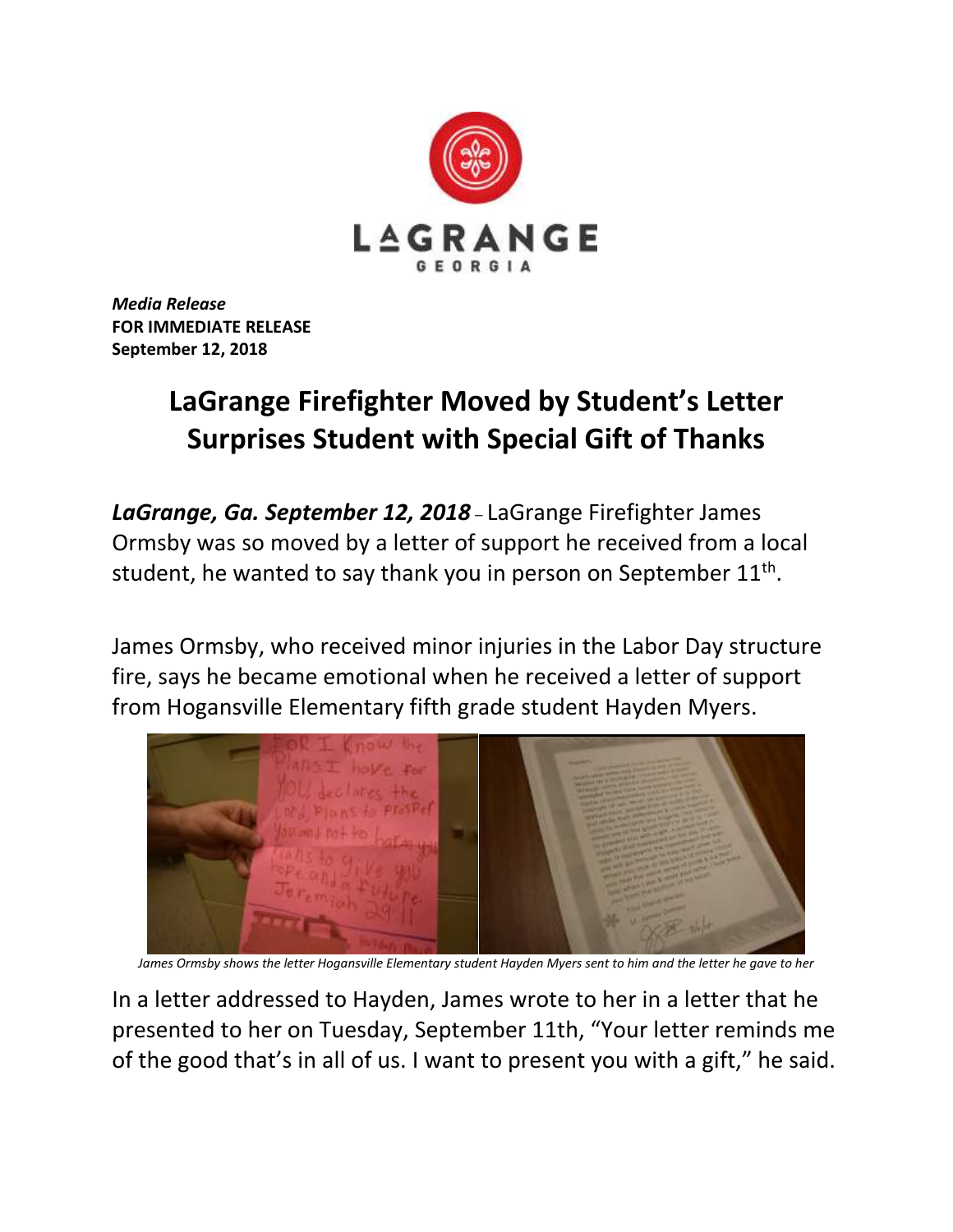Ormsby presented her with a rock from the aftermath of 9/11. The New Jersey native was on the scene after the events of that day.



Ormsby presents gift to Hogansville elementary student Hayden Myers

"This is a symbol from a tragedy that happened on this day seventeen years ago. It represents the commitment that people will go through to help each other out. When you look at this piece of history, I hope you feel the same sense of pride and joy that I feel when I see and read your letter. I truly thank you from the bottom of my heart."

Ormsby wanted the meeting to be a surprise for Hayden. Her mom and grandfather were surrounding her as well as her school principal and teacher.

"She was surprised something she wrote had such an impact on and adult and firefighter," said Hogansville Principal Gina Turner.

"This is an experience that will stay with her the rest of her life."

Hayden plans to talk to her classmates about her experience later this week. It was also a request from Ormsby that she let the other students know how much the letters are appreciated by all the firefighters.